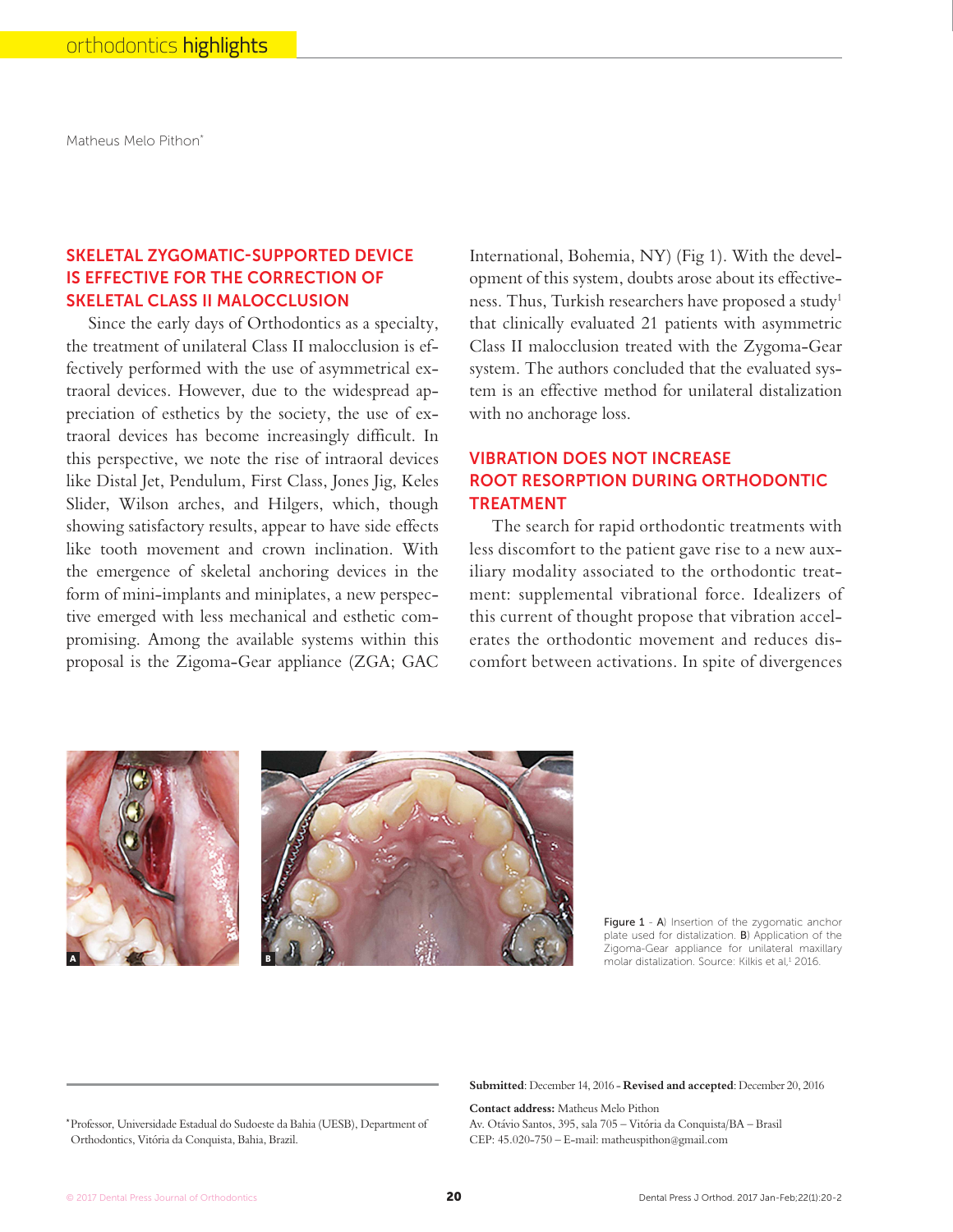in the literature as to the effectiveness or not of this therapy, one thing is clear: the need to evaluate, with well-designed studies, the beneficial and harmful effects of its use. Among the latter, root resorption is particularly mentioned. Therefore, a study<sup>2</sup> evaluated root resorption (Fig 2) in orthodontically treated cases, with addition of vibration, by means of a clinical randomized controlled trial. The results showed that the use of supplementary vibration for 20 minutes per day does not affect the level of resorption in adolescent patients during the phase of alignment with fixed orthodontic appliances. The authors emphasize that additional trials with adequate sample size are needed to truly confirm the possible impact of vibrations on root resorption. What can be inferred these results is that if it does not benefit, it does not harm either.

## RAPID 3D SUPERIMPOSITION FOR GROWING PATIENTS: A NEW PERSPECTIVE FOR **ORTHODONTICS**

3D technology has proven to be one of the greatest discoveries of any medical field. In Orthodontics, the diagnosis has become more accurate, reducing complications during the treatment. 3D images are also an important tool in the evaluation of treatment results, especially in cases where it is necessary to evaluate whether there has been growth or not. Despite constant advances in the area, access to image superimposition tools is still restricted. This fact can be attributed to difficulties in accessing the programs and/or in mastering the superimposition techniques, which are based on superimposing a point, a surface or voxels — the latter being considered the best because it is not necessary to create a point or surface, making the process more precise. However, the process still demanding time for its execution. From this perspective comes a new methodology that promises precision and agility. The authors of a recent study<sup>3</sup> conducted an important survey which evaluated the accuracy of this new 3D superimposition method in growing patients (Fig 3). The results revealed that rapid superimposition was accurate to assess dentoalveolar changes and structures near the register area. Still, the authors emphasize that the evaluation of the condyle and mandibular ramus areas present limitations and that improvements are needed.



Figure 2 - Measurements carried out to evaluate root resorption. Source: DiBiase et al,<sup>2</sup> 2016.



Figure 3 - Example of superposition in the mandibular region: pretreatment CBCT (green) and treatment progress (red). The superposition shows the effects of the orthodontic treatment on a 13-year-old patient with two retained and impacted molars. Source: Koerich et al,<sup>3</sup> 2016.